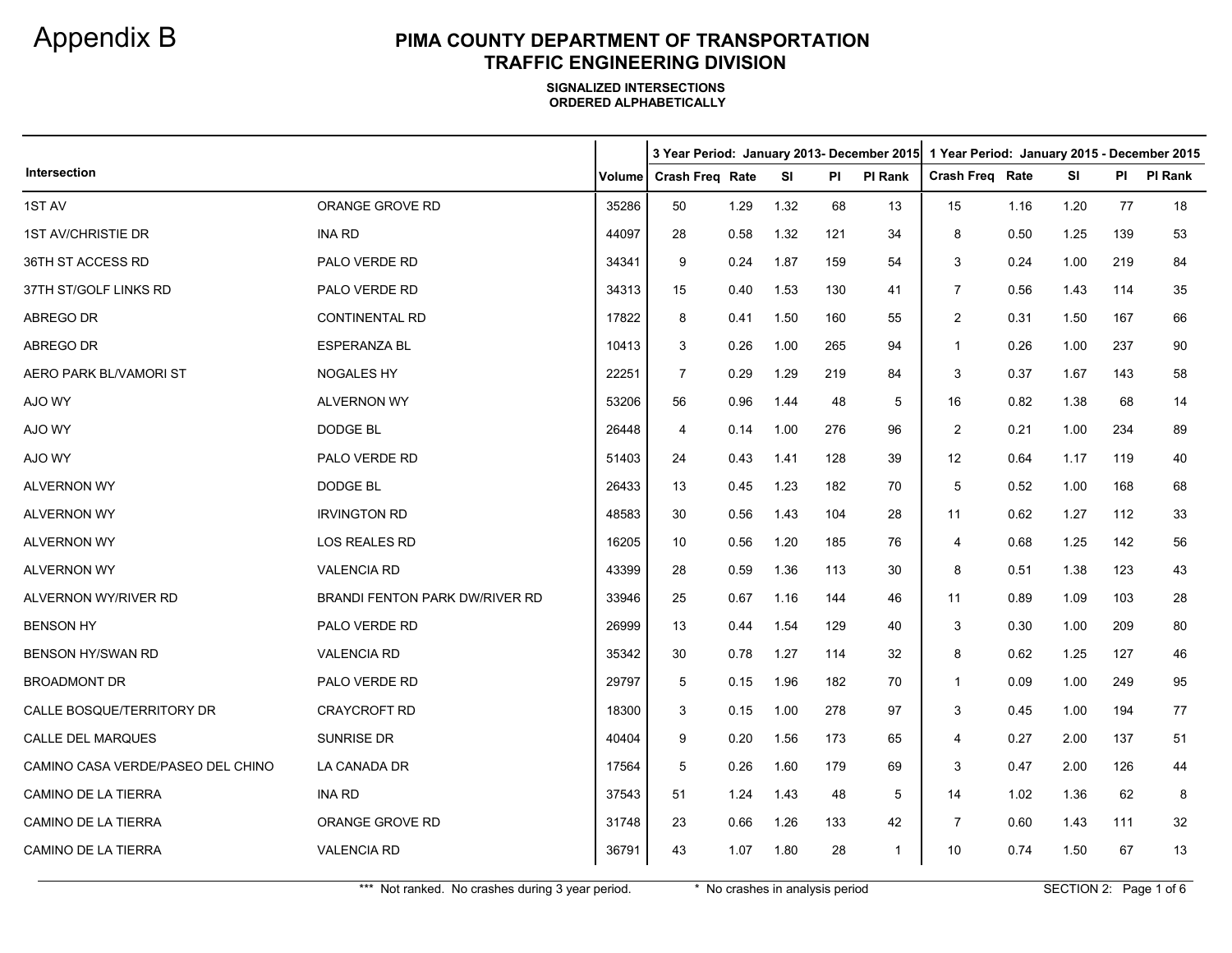|                                                        |                       |        |                 |      |           |     |                | 3 Year Period: January 2013- December 2015 1 Year Period: January 2015 - December 2015 |      |      |           |                |
|--------------------------------------------------------|-----------------------|--------|-----------------|------|-----------|-----|----------------|----------------------------------------------------------------------------------------|------|------|-----------|----------------|
| Intersection                                           |                       | Volume | Crash Freq Rate |      | <b>SI</b> | PI  | <b>PI Rank</b> | <b>Crash Freg Rate</b>                                                                 |      | SI   | <b>PI</b> | PI Rank        |
| CAMINO DE OESTE                                        | <b>VALENCIA RD</b>    | 29374  | 24              | 0.75 | 1.53      | 76  | 17             | 5                                                                                      | 0.47 | 1.40 | 140       | 54             |
| CAMINO DEL SOL                                         | <b>CAMINO ENCANTO</b> | 9033   | -1              | 0.10 | 1.00      | 290 | 101            | $\mathbf{1}$                                                                           | 0.30 | 1.00 | 230       | 87             |
| <b>CAMINO VERDE</b>                                    | <b>VALENCIA RD</b>    | 23334  | 9               | 0.35 | 1.11      | 227 | 86             | $\overline{4}$                                                                         | 0.47 | 1.00 | 179       | 71             |
| <b>CAMPBELL AV</b>                                     | <b>SKYLINE DR</b>     | 46882  | 36              | 0.70 | 1.17      | 127 | 37             | 12                                                                                     | 0.70 | 1.17 | 113       | 34             |
| CAMPO ABIERTO                                          | SUNRISE DR            | 37188  | 6               | 0.15 | 1.50      | 200 | 80             | $\overline{1}$                                                                         | 0.07 | 2.00 | 185       | 74             |
| <b>CAMPUS PARK WY</b>                                  | <b>SHANNON RD</b>     | 11675  | $\star$         |      |           |     |                | $\star$                                                                                |      |      |           |                |
| <b>CARDINAL AV</b>                                     | DREXEL RD             | 12508  | 4               | 0.29 | 1.25      | 237 | 89             | $\overline{1}$                                                                         | 0.22 | 1.00 | 242       | 92             |
| <b>CARDINAL AV</b>                                     | <b>VALENCIA RD</b>    | 40610  | 94              | 2.11 | 1.47      | 30  | 2              | 29                                                                                     | 1.96 | 1.48 | 30        | $\overline{2}$ |
| <b>CLOUD RD</b>                                        | SABINO CANYON RD      | 35971  | 15              | 0.38 | 1.20      | 189 | 78             | 9                                                                                      | 0.69 | 1.22 | 121       | 41             |
| <b>CLUB DR</b>                                         | <b>SHANNON RD</b>     | 11045  | 5               | 0.41 | 1.40      | 187 | 77             | $\mathbf{1}$                                                                           | 0.25 | 1.00 | 238       | 91             |
| COLOSSAL CAVE RD                                       | MARY ANN CLEVELAND WY | 15188  | 8               | 0.48 | 1.13      | 216 | 83             | 2                                                                                      | 0.36 | 1.00 | 214       | 82             |
| CONTINENTAL PLAZA DR/I19 SB FRONTAGE RD CONTINENTAL RD |                       | 26634  | 19              | 0.65 | 1.26      | 143 | 45             | 6                                                                                      | 0.62 | 1.00 | 156       | 63             |
| <b>CONTINENTAL RD</b>                                  | LA CANADA DR          | 14139  | 6               | 0.39 | 1.00      | 238 | 90             | $\overline{4}$                                                                         | 0.78 | 1.00 | 148       | 61             |
| <b>CORTARO FARMS RD</b>                                | MAGEE RD/SHANNON RD   | 26341  | 23              | 0.80 | 1.17      | 137 | 44             | $\overline{7}$                                                                         | 0.73 | 1.43 | 96        | 23             |
| <b>CORTARO FARMS RD</b>                                | OLDFATHER DR          | 19055  | 20              | 0.96 | 1.39      | 94  | 25             | 7                                                                                      | 1.01 | 1.29 | 100       | 25             |
| CORTARO FARMS RD                                       | <b>THORNYDALE RD</b>  | 34124  | 35              | 0.94 | 1.45      | 59  | 9              | 8                                                                                      | 0.64 | 1.38 | 108       | 30             |
| <b>CRAYCROFT RD</b>                                    | <b>RIVER RD</b>       | 43004  | 23              | 0.49 | 1.43      | 123 | 36             | 10                                                                                     | 0.64 | 1.78 | 70        | 16             |
| CRAYCROFT RD                                           | SUNRISE DR            | 37397  | 35              | 0.85 | 1.29      | 99  | 26             | 12                                                                                     | 0.88 | 1.42 | 66        | 12             |
| <b>CURTIS RD</b>                                       | LA CHOLLA BL          | 30263  | 13              | 0.39 | 1.68      | 127 | 37             | 3                                                                                      | 0.27 | 1.00 | 214       | 82             |
| DAVIS AV/HIGHWAY DR                                    | <b>RUTHRAUFF RD</b>   | 33110  | 31              | 0.86 | 1.35      | 88  | 21             | 9                                                                                      | 0.74 | 1.00 | 121       | 41             |
| DESERT BELL DR/LA CANOA                                | LA CANADA DR          | 16936  | 4               | 0.22 | 1.25      | 246 | 91             | 2                                                                                      | 0.32 | 1.50 | 165       | 65             |
| DESERT VIEW HIGH SCHOOL MAIN DW                        | <b>VALENCIA RD</b>    | 22558  | $\star$         |      |           |     |                | $\star$                                                                                |      |      |           |                |
| <b>DREXEL RD</b>                                       | <b>MISSION RD</b>     | 23278  | 15              | 0.59 | 1.27      | 152 | 52             | 3                                                                                      | 0.35 | 1.67 | 146       | 59             |
| <b>DREXEL RD</b>                                       | PALO VERDE RD         | 20233  | 7               | 0.32 | 1.57      | 166 | 60             | 2                                                                                      | 0.27 | 1.50 | 175       | 70             |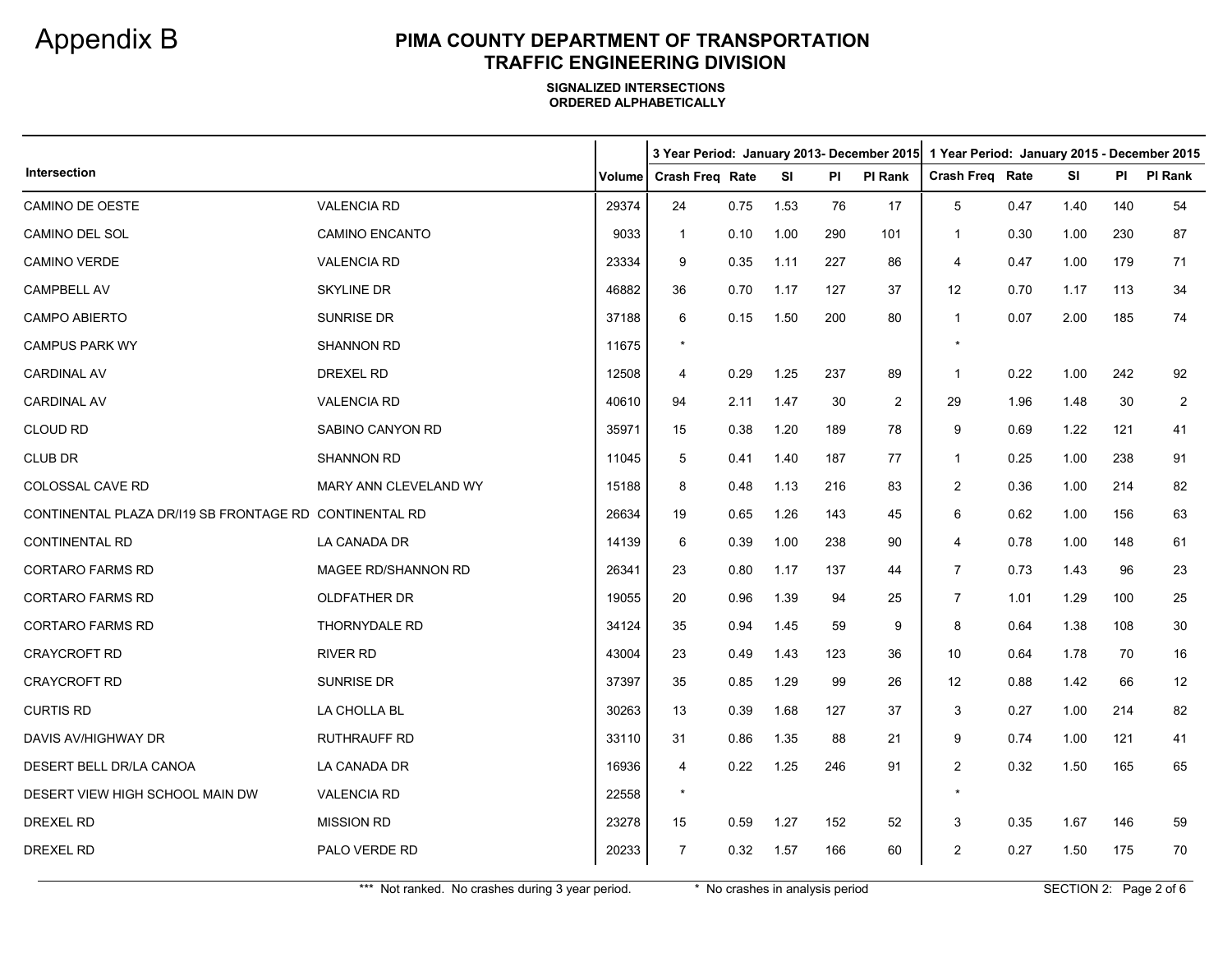|                           |                                    |               | 3 Year Period: January 2013- December 2015 |      |      |     |         | 1 Year Period: January 2015 - December 2015 |      |      |     |                |  |
|---------------------------|------------------------------------|---------------|--------------------------------------------|------|------|-----|---------|---------------------------------------------|------|------|-----|----------------|--|
| Intersection              |                                    | <b>Volume</b> | Crash Freq Rate                            |      | SI   | PI  | PI Rank | Crash Freq Rate                             |      | SI   | PI  | <b>PI Rank</b> |  |
| <b>ESPERANZA BL</b>       | LA CANADA DR                       | 22074         | 10                                         | 0.41 | 1.40 | 163 | 57      | 4                                           | 0.50 | 1.50 | 126 | 44             |  |
| FLOWING WELLS RD          | <b>WETMORE RD</b>                  | 46653         | 45                                         | 0.88 | 1.64 | 39  | 3       | 14                                          | 0.82 | 1.57 | 49  | 6              |  |
| FOOTHILLS MALL/WALMART DW | LA CHOLLA BL                       | 28096         | 13                                         | 0.42 | 1.31 | 171 | 62      | 8                                           | 0.78 | 1.38 | 94  | 21             |  |
| HACIENDA DEL SOL RD       | <b>RIVER RD</b>                    | 33878         | 10                                         | 0.27 | 1.98 | 144 | 46      | $\mathbf 1$                                 | 0.08 | 2.00 | 184 | 73             |  |
| <b>HARDY RD</b>           | THORNYDALE RD                      | 19441         | 14                                         | 0.66 | 1.07 | 171 | 62      | 6                                           | 0.85 | 1.17 | 127 | 46             |  |
| HARDY RD/OVERTON RD       | LA CANADA DR                       | 31169         | 23                                         | 0.67 | 1.34 | 113 | 30      | 9                                           | 0.79 | 1.64 | 63  | 9              |  |
| <b>HERMANS RD</b>         | <b>NOGALES HY</b>                  | 19435         | 7                                          | 0.33 | 1.43 | 183 | 74      | 4                                           | 0.56 | 1.25 | 153 | 62             |  |
| <b>HOSPITAL DR</b>        | LA CHOLLA BL                       | 29728         | 10                                         | 0.31 | 1.60 | 149 | 49      | 4                                           | 0.37 | 1.75 | 130 | 49             |  |
| <b>HOUGHTON RD</b>        | <b>SAHUARITA RD</b>                | 16606         | 10                                         | 0.55 | 2.06 | 111 | 29      | 5                                           | 0.82 | 1.20 | 130 | 49             |  |
| HUGHES ACCESS RD          | <b>NOGALES HY</b>                  | 20198         | 9                                          | 0.41 | 1.44 | 164 | 59      | 4                                           | 0.54 | 1.25 | 156 | 63             |  |
| INA RD                    | LA CANADA DR                       | 50431         | 47                                         | 0.85 | 1.42 | 70  | 15      | 11                                          | 0.60 | 2.05 | 68  | 14             |  |
| <b>INA RD</b>             | LA CHOLLA BL                       | 54511         | 66                                         | 1.11 | 1.42 | 46  | 4       | 17                                          | 0.85 | 1.52 | 42  | 4              |  |
| <b>INA RD</b>             | <b>MONA LISA RD</b>                | 45000         | 31                                         | 0.63 | 1.54 | 73  | 16      | 9                                           | 0.55 | 1.44 | 102 | 27             |  |
| <b>INA RD</b>             | <b>SHANNON RD</b>                  | 47200         | 66                                         | 1.28 | 1.30 | 67  | 12      | 20                                          | 1.16 | 1.30 | 57  | $\overline{7}$ |  |
| <b>INA RD</b>             | <b>WESTWARD LOOK DR</b>            | 40107         | 11                                         | 0.25 | 1.27 | 208 | 81      | $\overline{2}$                              | 0.14 | 1.50 | 185 | 74             |  |
| INA RD/SKYLINE DR         | PIMA CANYON DR                     | 29970         | 3                                          | 0.09 | 1.33 | 246 | 91      | $\star$                                     |      |      |     |                |  |
| <b>KINNEY RD</b>          | WESTERN WAY CI/WESTERN WY          | 8332          | 3                                          | 0.33 | 1.00 | 256 | 93      | $\mathbf 1$                                 | 0.33 | 1.00 | 225 | 86             |  |
| KNOLLWOOD DR/RIVER RD     | SABINO CANYON RD                   | 36766         | 23                                         | 0.57 | 1.56 | 92  | 24      | 5                                           | 0.37 | 1.40 | 147 | 60             |  |
| KOLB RD                   | MOUNTAIN SHADOWS PL/VENTANA CANYON | 8658          | $\mathbf{1}$                               | 0.11 | 1.00 | 289 | 100     | $\star$                                     |      |      |     |                |  |
| <b>KOLB RD</b>            | SNYDER RD                          | 14407         | 6                                          | 0.38 | 1.17 | 232 | 87      | 2                                           | 0.38 | 1.00 | 209 | 80             |  |
| <b>KOLB RD</b>            | <b>SUNRISE DR</b>                  | 23917         | 14                                         | 0.53 | 1.21 | 177 | 67      | $\star$                                     |      |      |     |                |  |
| KOLB RD                   | <b>VALENCIA RD</b>                 | 51504         | 52                                         | 0.92 | 1.40 | 62  | 10      | 19                                          | 1.01 | 1.32 | 63  | 9              |  |
| KOLB RD/SABINO CANYON RD  | SABINO CANYON RD                   | 24408         | 8                                          | 0.30 | 1.85 | 156 | 53      | 4                                           | 0.45 | 2.45 | 114 | 35             |  |
| LA CANADA DR              | MAGEE RD                           | 45046         | 27                                         | 0.55 | 1.15 | 162 | 56      | 10                                          | 0.61 | 1.30 | 115 | 37             |  |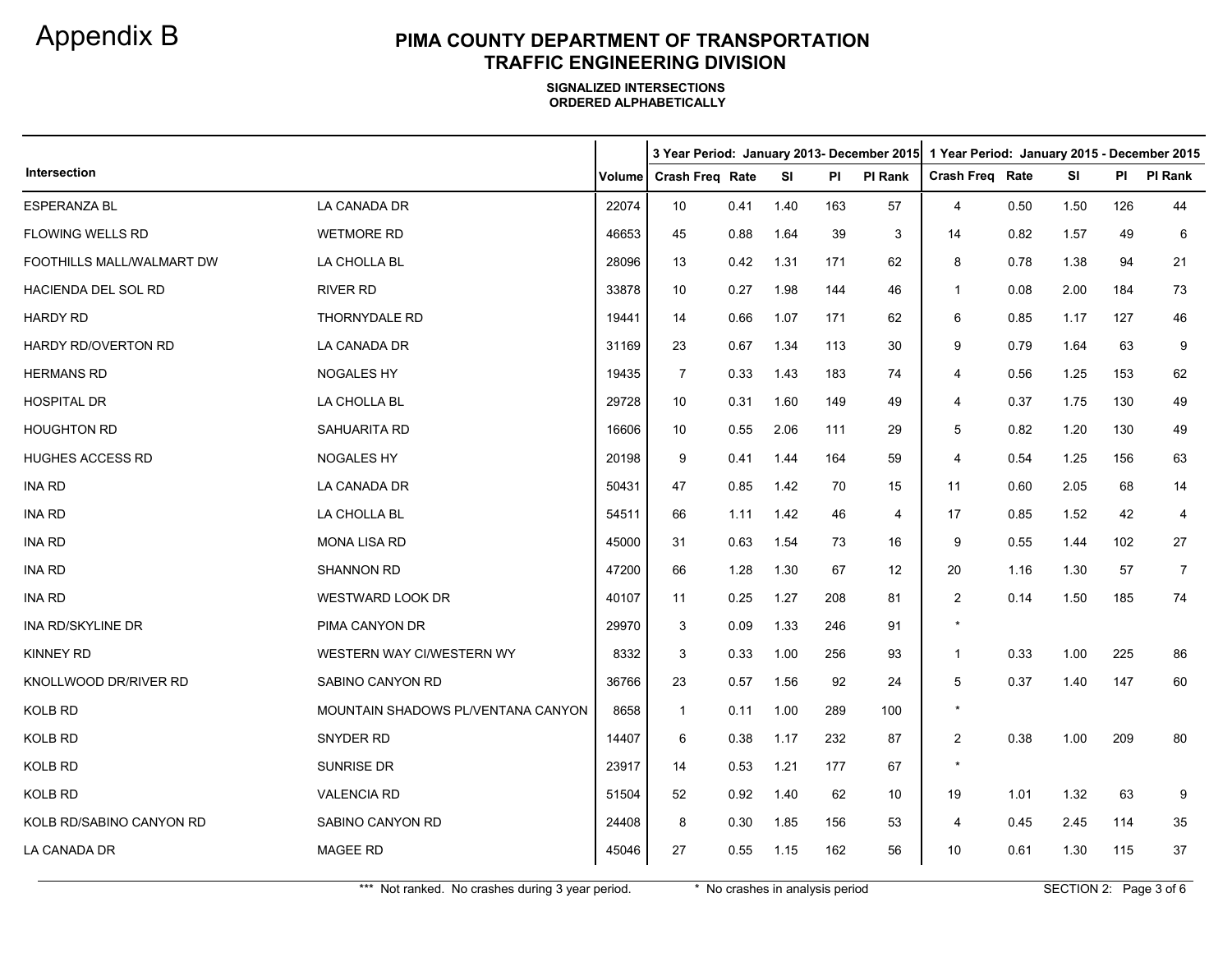|                       |                       |        |                 |      |      |     |                | 3 Year Period: January 2013- December 2015   1 Year Period: January 2015 - December 2015 |      |      |     |              |
|-----------------------|-----------------------|--------|-----------------|------|------|-----|----------------|------------------------------------------------------------------------------------------|------|------|-----|--------------|
| Intersection          |                       | Volume | Crash Freq Rate |      | SI   | PI  | <b>PI Rank</b> | Crash Freq Rate                                                                          |      | SI   | PI  | PI Rank      |
| LA CANADA DR          | ORANGE GROVE RD       | 36600  | 23              | 0.57 | 1.38 | 121 | 34             | 5                                                                                        | 0.37 | 1.00 | 181 | 72           |
| LA CANADA DR          | RIVER RD              | 49000  | 49              | 0.91 | 1.44 | 56  | 8              | 19                                                                                       | 1.06 | 1.78 | 20  | $\mathbf{1}$ |
| LA CHOLLA BL          | <b>MAGEE RD</b>       | 34095  | 20              | 0.54 | 1.20 | 166 | 60             | 9                                                                                        | 0.72 | 1.33 | 99  | 24           |
| LA CHOLLA BL          | OMAR DR               | 25000  | 5               | 0.18 | 1.80 | 184 | 75             | $\mathbf{1}$                                                                             | 0.11 | 1.00 | 248 | 94           |
| LA CHOLLA BL          | ORANGE GROVE RD       | 46605  | 43              | 0.84 | 1.57 | 48  | 5              | 17                                                                                       | 1.00 | 1.69 | 31  | 3            |
| LA CHOLLA BL          | <b>OVERTON RD</b>     | 19081  | 13              | 0.62 | 1.31 | 149 | 49             | 2                                                                                        | 0.29 | 1.00 | 222 | 85           |
| LA CHOLLA BL          | <b>RIVER RD</b>       | 53609  | 57              | 0.97 | 1.35 | 64  | 11             | 18                                                                                       | 0.92 | 1.06 | 90  | 20           |
| LA CHOLLA BL          | <b>RUDASILL RD</b>    | 29014  | 6               | 0.19 | 1.97 | 174 | 66             | 3                                                                                        | 0.28 | 2.60 | 142 | 56           |
| LA CHOLLA BL          | RUTHRAUFF RD          | 41840  | 64              | 1.40 | 1.29 | 68  | 13             | 22                                                                                       | 1.44 | 1.23 | 65  | 11           |
| <b>LINDA VISTA BL</b> | <b>THORNYDALE RD</b>  | 24027  | 16              | 0.61 | 1.06 | 171 | 62             | 9                                                                                        | 1.03 | 1.00 | 103 | 28           |
| MAGEE RD              | SHANNON RD/TUSCANY DR | 26017  | 9               | 0.32 | 1.00 | 234 | 88             | 3                                                                                        | 0.32 | 1.00 | 207 | 79           |
| MAGEE RD              | THORNYDALE RD         | 32224  | 33              | 0.94 | 1.36 | 80  | 19             | 12                                                                                       | 1.02 | 1.25 | 78  | 19           |
| <b>MARK RD</b>        | <b>VALENCIA RD</b>    | 23417  | 16              | 0.62 | 1.31 | 136 | 43             | 6                                                                                        | 0.70 | 1.33 | 118 | 39           |
| <b>MISSION RD</b>     | <b>VALENCIA RD</b>    | 45872  | 4               | 0.08 | 1.50 | 214 | 82             | 3                                                                                        | 0.18 | 1.67 | 167 | 66           |
| NOGALES HY            | OLD NOGALES HY        | 19845  | 11              | 0.51 | 1.18 | 192 | 79             | 5                                                                                        | 0.69 | 1.40 | 116 | 38           |
| ORANGE GROVE RD       | SHANNON RD            | 27500  | 19              | 0.63 | 1.66 | 85  | 20             | 4                                                                                        | 0.40 | 1.25 | 168 | 68           |
| ORANGE GROVE RD       | <b>SKYLINE DR</b>     | 44310  | 27              | 0.56 | 1.22 | 148 | 48             | 7                                                                                        | 0.43 | 1.43 | 127 | 46           |
| <b>OVERTON RD</b>     | SHANNON RD            | 16536  | 15              | 0.83 | 1.52 | 90  | 23             | $\overline{4}$                                                                           | 0.66 | 1.50 | 108 | 30           |
| <b>OVERTON RD</b>     | THORNYDALE RD         | 22368  | 23              | 0.94 | 1.22 | 118 | 33             | 9                                                                                        | 1.10 | 1.33 | 74  | 17           |
| PONTATOC RD           | RIVER RD              | 15654  | $\overline{c}$  | 0.12 | 1.00 | 286 | 99             | $\star$                                                                                  |      |      |     |              |
| PONTATOC RD           | SUNRISE DR            | 41443  | 11              | 0.24 | 1.18 | 223 | 85             | 2                                                                                        | 0.13 | 1.50 | 186 | 76           |
| REMOUNT PL/SUNRISE DR | SABINO CANYON RD      | 9892   | $\overline{2}$  | 0.18 | 1.00 | 280 | 98             | $\overline{1}$                                                                           | 0.28 | 1.00 | 233 | 88           |
| <b>RIVER RD</b>       | <b>SWAN RD</b>        | 39767  | 31              | 0.71 | 1.45 | 76  | 17             | 14                                                                                       | 0.96 | 1.50 | 43  | 5            |
| <b>RIVER RD</b>       | <b>VIA ENTRADA</b>    | 45884  | 10              | 0.20 | 1.48 | 178 | 68             | $\overline{4}$                                                                           | 0.24 | 2.20 | 140 | 54           |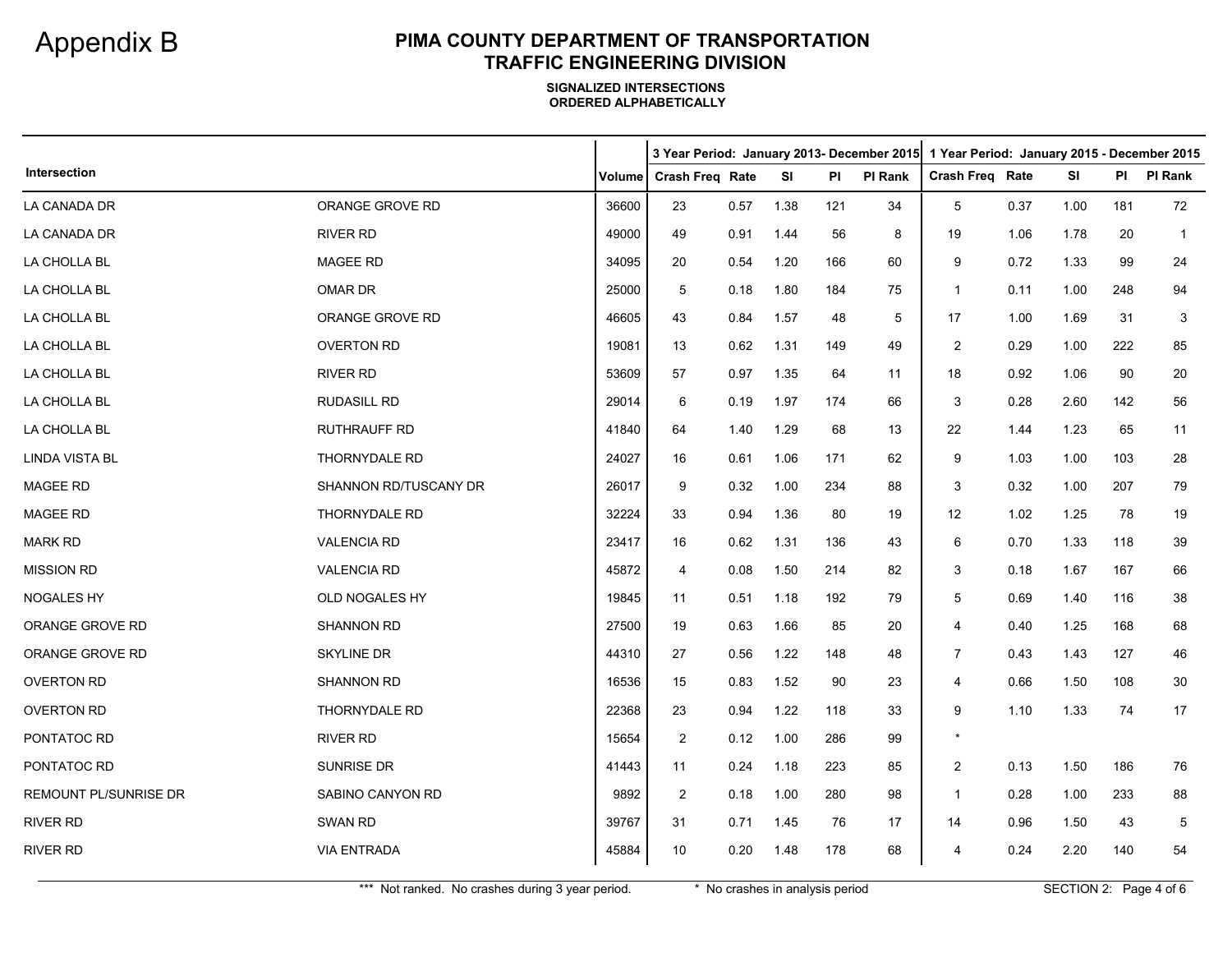|                    |                     |               |                        |      |      |           |                | 3 Year Period: January 2013- December 2015   1 Year Period: January 2015 - December 2015 |      |      |           |                |
|--------------------|---------------------|---------------|------------------------|------|------|-----------|----------------|------------------------------------------------------------------------------------------|------|------|-----------|----------------|
| Intersection       |                     | <b>Volume</b> | <b>Crash Freg Rate</b> |      | -SI  | <b>PI</b> | <b>PI Rank</b> | <b>Crash Freg Rate</b>                                                                   |      | SI   | <b>PI</b> | <b>PI Rank</b> |
| ROMERO RD          | RUTHRAUFF RD        | 26314         | 15                     | 0.52 | 1.33 | 150       | 51             |                                                                                          | 0.73 | 1.43 | 95        | -22            |
| ROMERO RD          | <b>WETMORE RD</b>   | 12611         | 8                      | 0.58 | 1.38 | 163       | 57             | $\star$                                                                                  |      |      |           |                |
| SABINO CANYON RD   | SNYDER RD           | 13753         | 3                      | 0.20 | 1.00 | 272       | 95             |                                                                                          | 0.20 | 1.00 | 244       | 93             |
| <b>SUNCREST PL</b> | <b>SUNRISE DR</b>   | 31885         | 10                     | 0.29 | 1.40 | 182       | 70             | 6                                                                                        | 0.52 | 1.33 | 138       | 52             |
| <b>SUNRISE DR</b>  | SWAN RD             | 51796         | 41                     | 0.72 | 1.31 | 99        | 26             | 14                                                                                       | 0.74 | 1.21 | 101       | 26             |
| <b>SUNRISE DR</b>  | <b>VIA PALOMITA</b> | 35300         | 14                     | 0.36 | 1.29 | 182       | 70             | 3                                                                                        | 0.23 | 1.33 | 194       | 77             |
| <b>VALENCIA RD</b> | WADE RD             | 13562         | 13                     | 0.88 | 1.54 | 89        | 22             | $\star$                                                                                  |      |      |           |                |